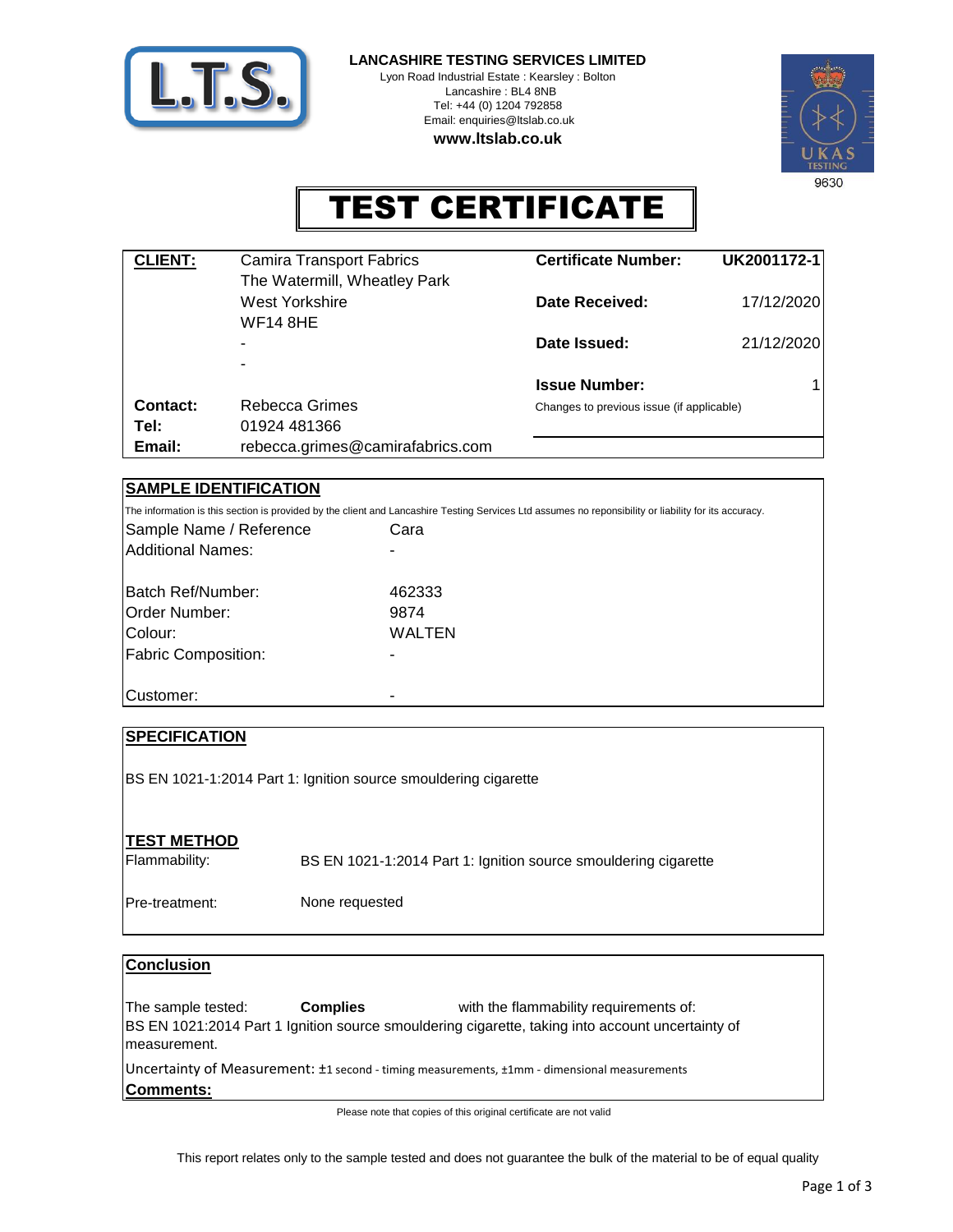

#### **LANCASHIRE TESTING SERVICES LIMITED**

Lyon Road Industrial Estate : Kearsley : Bolton Lancashire : BL4 8NB Tel: +44 (0) 1204 792858 Email: enquiries@ltslab.co.uk

**www.ltslab.co.uk**



### TEST CERTIFICATE

### **Test Results:-**

#### **BS EN 1021-1:2014 Assessment of the ignitability of upholstered furniture, Part 1 Ignition source smouldering cigarette**

*"The following test results relate only to the ignitability of the combination of materials under the particular conditions of test; they are not intended as a means of assessing the full potential fire hazard of the materials in use."*

| Sample Code                                           |                                                            |                                                        | UK2001172<br>$-1$                                                                                |                |                                                        |                            |                       |  |  |
|-------------------------------------------------------|------------------------------------------------------------|--------------------------------------------------------|--------------------------------------------------------------------------------------------------|----------------|--------------------------------------------------------|----------------------------|-----------------------|--|--|
| Sample Name / Reference                               |                                                            |                                                        | Cara                                                                                             |                |                                                        |                            |                       |  |  |
| Client                                                |                                                            |                                                        | <b>Camira Transport Fabrics</b>                                                                  |                |                                                        |                            |                       |  |  |
| Date of test                                          |                                                            | 21/12/2020                                             |                                                                                                  |                |                                                        |                            |                       |  |  |
| Pre-Treatment                                         |                                                            | None requested                                         |                                                                                                  |                |                                                        |                            |                       |  |  |
|                                                       |                                                            |                                                        |                                                                                                  |                |                                                        |                            |                       |  |  |
| Filling Type                                          |                                                            |                                                        | Carpenter/RX36110 Combustion Modified Foam Density 34-36kg/m <sup>3</sup> /105-115N              |                |                                                        |                            |                       |  |  |
| Size of test rig                                      |                                                            | Small: Back - 450 x 300 ± 2mm + Seat - 450 x 150 ± 2mm |                                                                                                  |                |                                                        |                            |                       |  |  |
| <b>Test Conditions</b>                                |                                                            | Period h                                               | Temperature °C                                                                                   |                | Relative humidity %                                    | Air Flow m/s               | Volume m <sup>3</sup> |  |  |
| Conditioning of test specimens                        |                                                            | $\geq$ 24                                              | $23+2$                                                                                           |                | 50±5                                                   |                            |                       |  |  |
| Testing conditions                                    |                                                            |                                                        | 10-30                                                                                            |                | 15-80                                                  | $0.02 - 0.2$               | ≥6                    |  |  |
| <b>Testing Source</b>                                 |                                                            | <b>Smouldering Cigarette Source</b>                    |                                                                                                  |                |                                                        |                            |                       |  |  |
| Testing time limit                                    |                                                            | 60 minutes after placement of smouldering cigarette.   |                                                                                                  |                |                                                        |                            |                       |  |  |
| Test<br>No.                                           | Position                                                   | Ignition/N<br>on<br>Ignition                           | Duration of: (min.sec)                                                                           |                |                                                        |                            |                       |  |  |
|                                                       |                                                            |                                                        | Ignition<br><b>Flames</b><br>Smoke<br>Source                                                     |                | Smouldering and flaming criteria exceeded: (If<br>any) |                            |                       |  |  |
| $\mathbf{1}$                                          | <b>RHS</b>                                                 | N <sub>1</sub>                                         | 21.33                                                                                            | $\blacksquare$ | 22.09                                                  |                            |                       |  |  |
| 2                                                     | М                                                          | N <sub>1</sub>                                         | 22.42                                                                                            |                | 23.11                                                  |                            |                       |  |  |
| 3                                                     | $\blacksquare$                                             | $\blacksquare$                                         | $\blacksquare$                                                                                   |                |                                                        |                            |                       |  |  |
| <b>RESULT:</b><br><b>SMOULDERING CIGARETTE SOURCE</b> |                                                            |                                                        |                                                                                                  |                | <b>PASS</b>                                            |                            |                       |  |  |
|                                                       |                                                            |                                                        | $KEY: I = Ignition, NI = Non Ignition, LHS = Left hand side, M = Middle, RHS = Right hand side)$ |                |                                                        |                            |                       |  |  |
|                                                       | On behalf of Lancashire Testing Services :<br>Tony Alcock, |                                                        |                                                                                                  | John Marsh,    |                                                        |                            | Peter Collings,       |  |  |
| Laboratory Technician:                                |                                                            |                                                        |                                                                                                  |                | Laboratory Technician:                                 | <b>Operations Manager:</b> |                       |  |  |

**1 Issue Number:**

Please note that copies of this original certificate are not valid